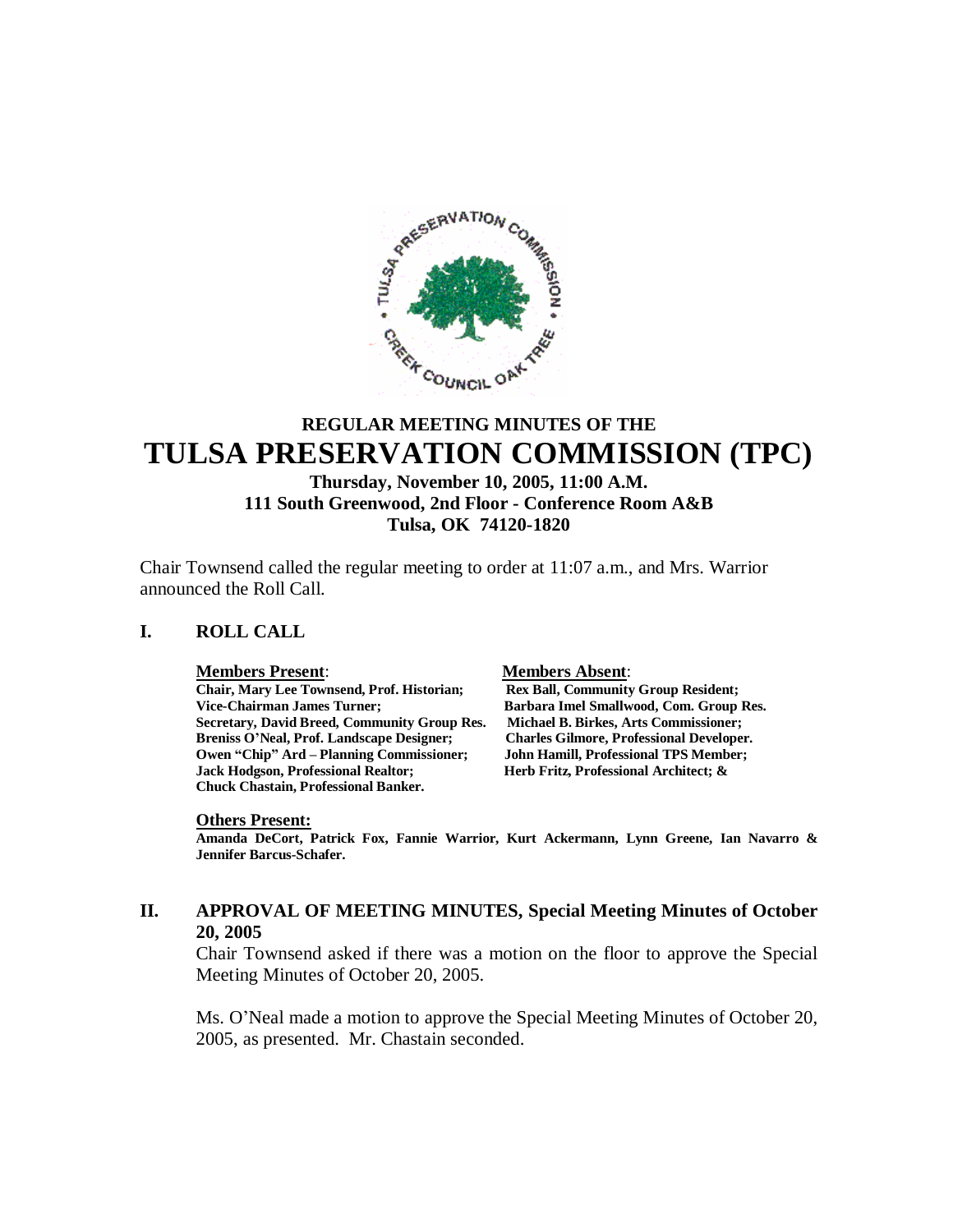**Roll Call Vote to Approve Special Meeting Minutes of October 20, 2005:**

Chair Townsend – Abstain; V-Chair Turner –Aye; Secretary Breed – Abstain; Chuck Chastain –  $\angle$ Aye; Jack Hodgson – Abstain; Breniss O'Neal –  $\angle$ Aye; & Chip Ard - Abstain. The motion was **Approved Unanimously to Approve.**

# **III. UNFINISHED BUSINESS**

# **A. Announcements of any Conflict of Interest:**

Chair Townsend asked the commission if anyone had a "Conflict of Interest" with any of the Certificate of Appropriateness (COA) Requests that would be brought before the board for review. Members were instructed that the commissioner's name(s) would not be called when voting on the particular Certificate or Certificates of Appropriateness that he/she had a conflict of interest with. After no one responded, Chair Townsend moved to the next agenda item.

Mr. Fox asked Chair Townsend if the commission would review COA agenda item #2 first because COA applicant #1 was unable to attend the meeting. Chair Townsend accepted his request.

# **B. Certificates of Appropriateness Request:**

Chair Townsend asked Mr. Fox to please give his presentation on COA agenda item #2, on Jennifer Barcus-Schafer's proposal at 1615 S. Quincy Avenue.

# **2) 1615 S. Quincy Ave., Tulsa, OK 74120 (Swan Lake) Request: Propose to construct a limestone retaining wall in the front yard that will set into the existing grade of the property. COA Subcommittee Complete Application Date: Oct. 25, 2005 JENNIFER BARCUS-SCHAFER - APPROVED**

Mr. Fox presented Ms. Barcus-Schafer's Certificate of Appropriateness application to the commission. Photographs and drawings were available for review and a slide presentation was shown of the 1923 Craftsman Bungalow historic home in Swan Lake.

Mr. Fox stated that Ms. Barcus-Schafer plans to build a limestone retaining wall in the front yard that will set into the existing grade of the property. He stated that the location of the retaining wall will essentially be along the sloped portion of the front yard that will match the grade of the yard. Mr. Fox stated that Ms. Barcus-Schafer has indicated that it's hard to keep the grass growing along the sloped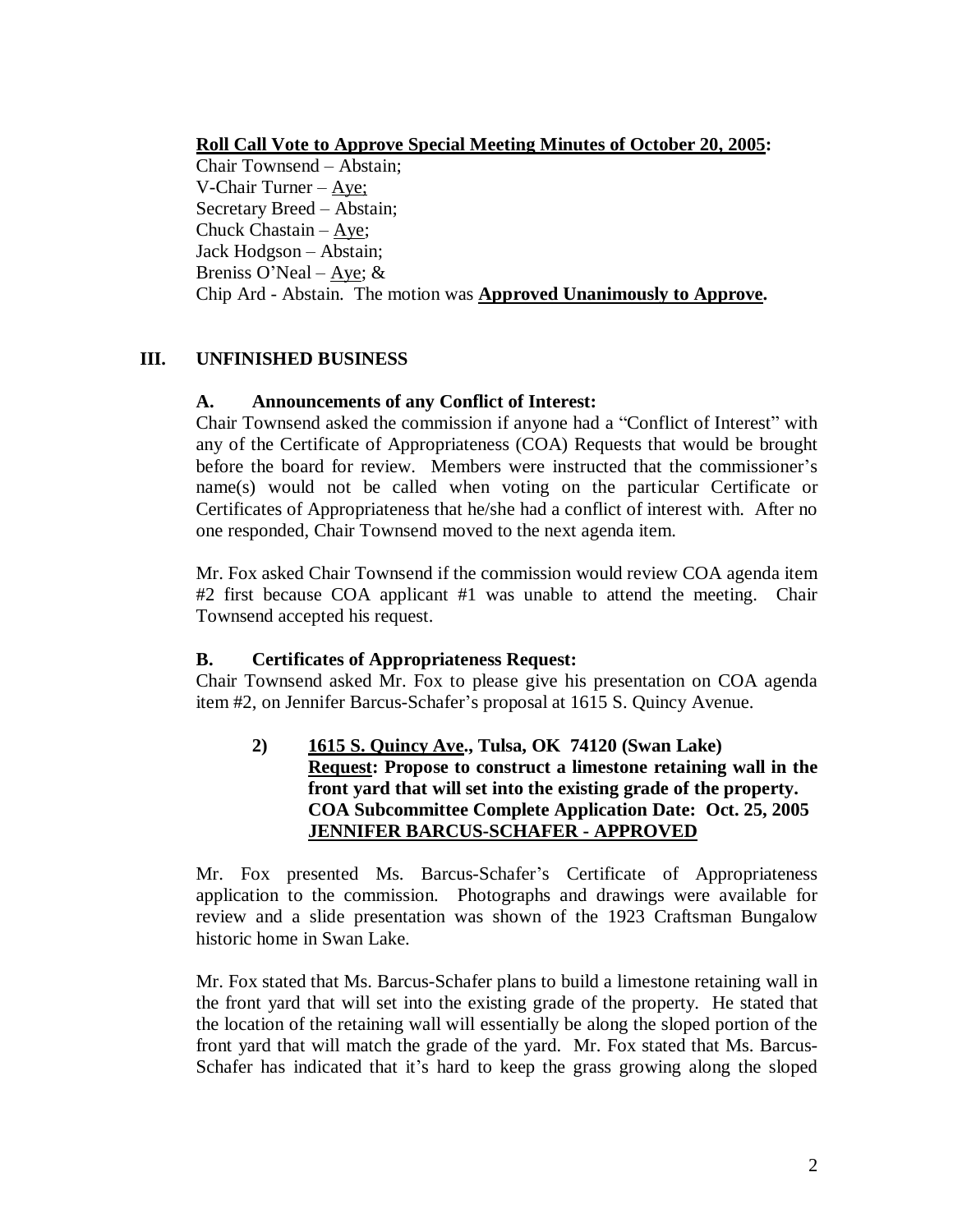shaded area; and that she believes having the retaining wall built in this area would be the best option.

Chair Townsend asked V-Chairman Turner if he would announce the COA Subcommittee's recommendation on this proposal.

V-Chairman Turner announced that the COA Subcommittee found Ms. Barcus-Schafer's application to be complete. He stated that the committee believes that the retaining wall in question would be removable based on the type of foundation that it will be constructed on. V-Chairman Turner indicated that the retaining wall will not continue up the slope to the driveway; but that it will constructed along the sloped shaded area. The Subcommittee recommended by a unanimous vote at the October 25, 2005 meeting to approve Ms. Barcus-Schafer's application. He stated that the Subcommittee's decision to recommend approval of this proposal was based on the appropriate design guidelines for Additions to the Swan Lake Historic District.

V-Chairman Turner made a motion to support the COA Subcommittee's recommendation to approve Ms. Barcus-Schafer's application; and Ms. O'Neal seconded.

Chair Townsend asked Ms. Barcus-Schafer if she had any information to add; and Ms. Barcus-Schafer stated that only if there were questions.

Chair Townsend asked the commission if there were further discussion or any questions on this application……and hearing none, she asked Mrs. Warrior to please call roll.

#### **Roll Call Vote to Approve Ms. Barcus-Schafer's application:**

Chair Townsend –Aye; V-Chair Turner –Aye; Secretary Breed –Aye; Chuck Chastain –  $Aye$ ; Jack Hodgson –Aye; Breniss O'Neal –  $\angle$ Aye; & Chip Ard - Aye. The motion was **Approved Unanimously to Approve.**

# *The Tulsa Preservation Commission "Approved Ms. Jennifer Barcus-Schafer's proposal" based on General Requirements, B.1.0.2 and Building Site, B.1.1.1 for Additions to Existing Structures for the Swan Lake Historic District.*

Chair Townsend moved to agenda item, III., Unfinished Business, B., Certificates of Appropriateness Request #3-I & II, Wayne & Lynn Greene at 1619 S. Detroit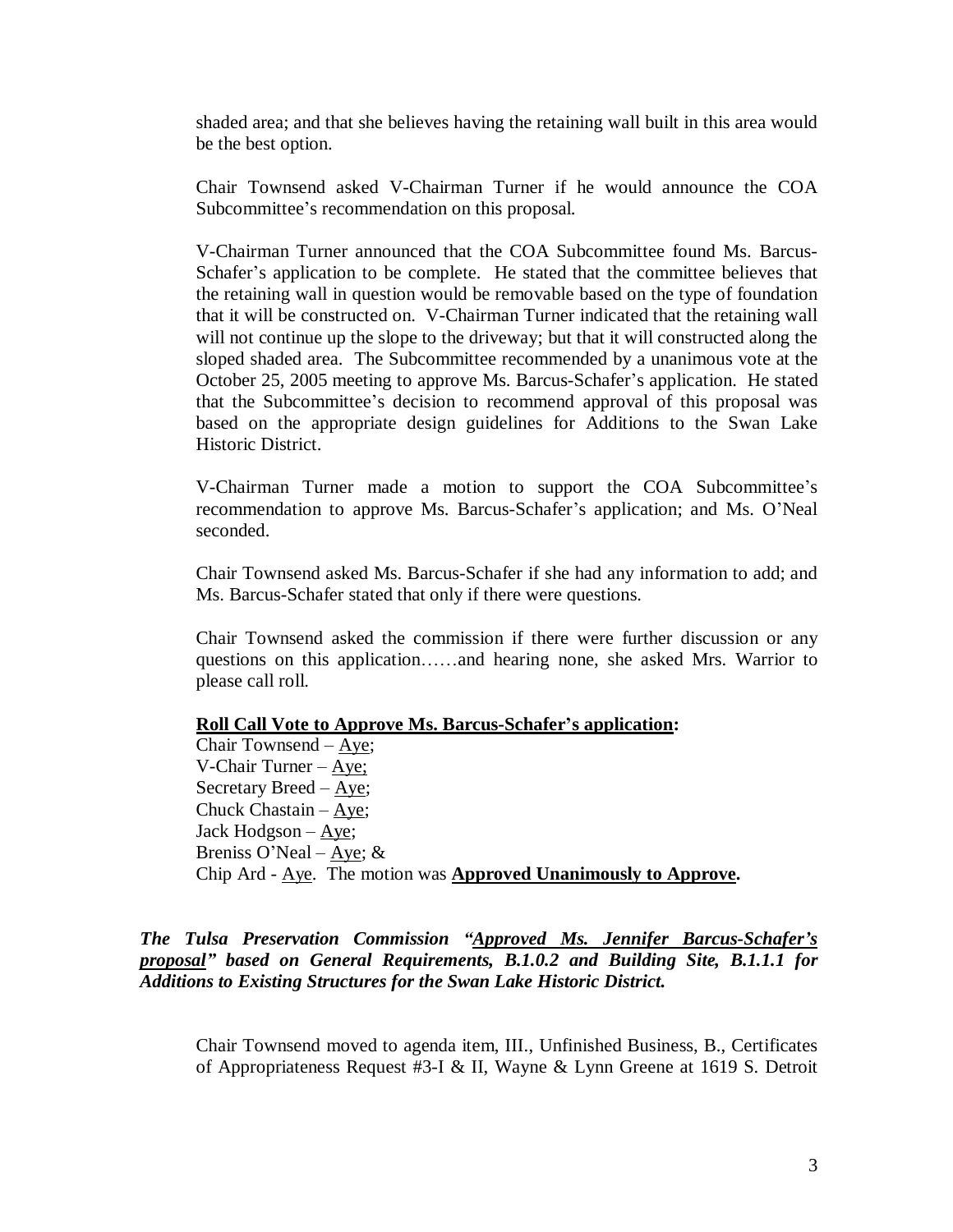Avenue in North Maple Ridge. She asked Mr. Fox to please give his presentation on this proposal in North Maple Ridge.

# **3-I) 1619 S. Detroit Ave., Tulsa, OK 74120 (North Maple Ridge) Request: Part I of II: Propose to install a new mailbox to the front façade of the home; COA Subcommittee Complete Application Date: Nov. 8, 2005 WAYNE & LYNN GREENE - APPROVED**

Mr. Fox presented Wayne & Lynn Greene's Certificate of Appropriateness application to the commission. Photographs and drawings were available for review and a slide presentation was shown of the 1925 Craftsman Bungalow historic home in North Maple Ridge.

Mr. Fox stated that on Part I of the Greene's proposal that they plan to install a new mailbox to the right of the front door on the structure. Mr. Fox distributed a colorful 1-page brochure of the horizontal style Traditional Standard Mailbox with magazine hooks to the commission for review. The Greenes would prefer to install either the black or beige mailbox on their home.

Chair Townsend asked V-Chairman Turner if he would announce the COA Subcommittee's recommendation on this proposal.

V-Chairman Turner announced that the COA Subcommittee found Part I of the Greenes' application to be complete. He stated that the Subcommittee recommended by a unanimous vote at the November 8, 2005 meeting to approve Part I of this application. He stated that the Subcommittee's decision to recommend approval of Part I of this proposal was based on the appropriate design guidelines for Additions to the North Maple Ridge Historic District.

V-Chairman Turner made a motion to support the COA Subcommittee's recommendation to approve Part I of the Greenes' application; and Ms. O'Neal seconded.

Chair Townsend asked Mrs. Greene if she had any information to add; and Mrs. Greene responded by stating that only if there were questions.

Chair Townsend asked the commission if there were further discussion or any questions on Part I of this application……and hearing none, she asked Mrs. Warrior to please call roll.

# **Roll Call Vote to Approve Part I of the Greene's application:**

Chair Townsend –Aye; V-Chair Turner –  $Aye$ ; Secretary Breed –Aye; Chuck Chastain –Aye; Jack Hodgson –  $Aye$ ;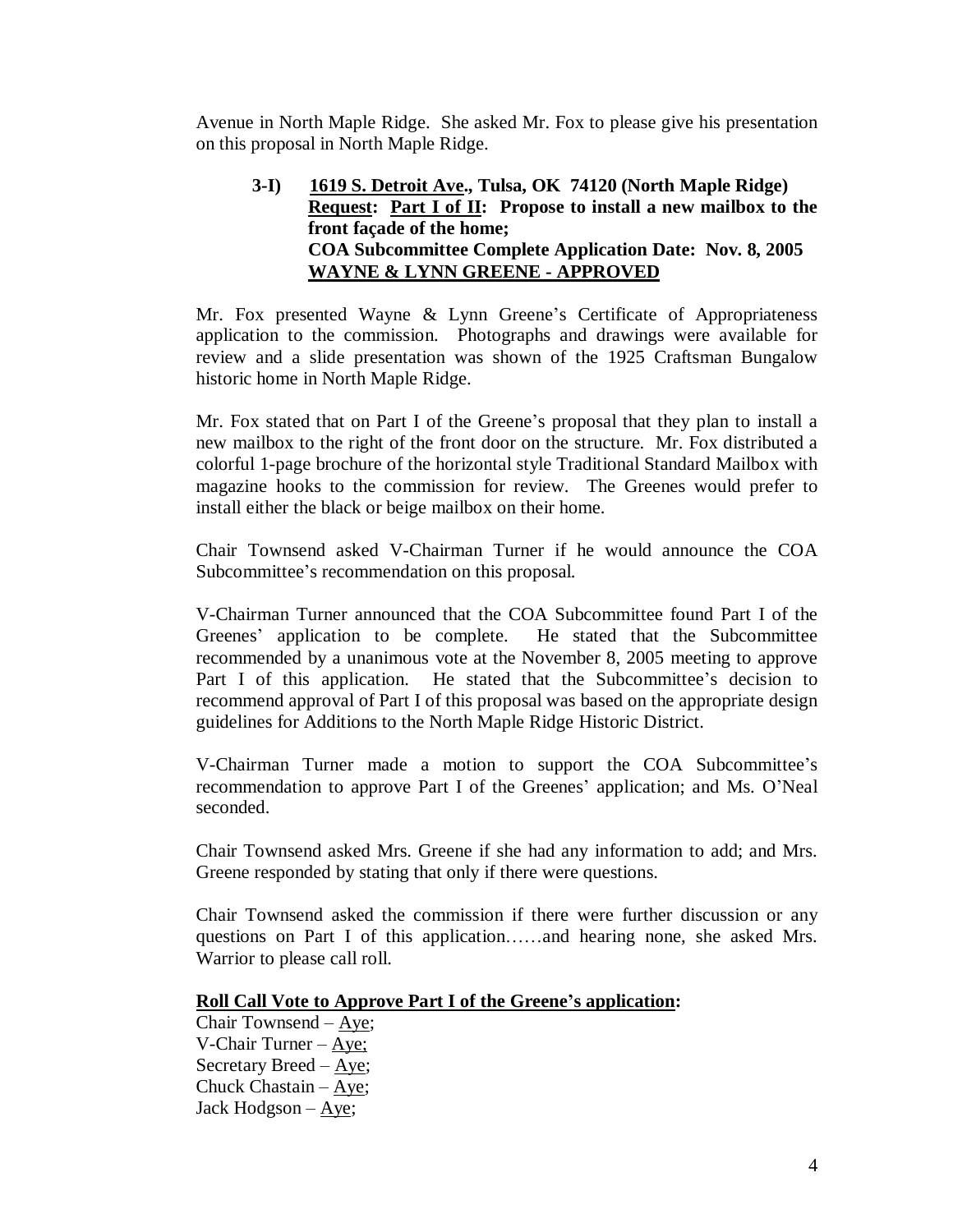Breniss O'Neal – Aye;  $&$ Chip Ard - Aye. The motion was **Approved Unanimously to Approve.**

*The Tulsa Preservation Commission "Approved Part I of Wayne & Lynn Greene's proposal" based on General Requirements, B.1.0.2 for Additions to Existing Structures for the North Maple Ridge Historic District.*

Chair Townsend asked Mr. Fox to please give his presentation on Part II of the Greene's proposal.

**3-II) 1619 S. Detroit Ave., Tulsa, OK 74120 (North Maple Ridge) Part II of II: Propose to install two (2) new storm doors on the front and side of the home. COA Subcommittee Complete Application Date: Nov. 8, 2005 WAYNE & LYNN GREENE - APPROVED**

Mr. Fox stated that on Part II of the Greene's proposal they plan to install two (2) new storm doors on the front and side of their home.

Chair Townsend asked V-Chairman Turner if he would announce the COA Subcommittee's recommendation on this proposal.

V-Chairman Turner announced that the COA Subcommittee found Part II of the Greene's application to be complete. He stated that the Subcommittee recommended by a unanimous vote at the November 8, 2005 meeting to approve Part II of this application. He stated that the Subcommittee's decision to recommend approval of Part II of this proposal was based on the appropriate design guidelines for Rehabilitation of the North Maple Ridge Historic District.

V-Chairman Turner made a motion to support the COA Subcommittee's recommendation to approve Part II of the Greene's application; and Ms. O'Neal seconded.

Chair Townsend asked Mrs. Greene if she had any information to add; and Mrs. Greene responded by stating that only if there were questions.

Chair Townsend asked the commission if there were further discussion or any questions on Part II of this application……and hearing none, she asked Mrs. Warrior to please call roll.

# **Roll Call Vote to Approve Part II of the Greene's application:**

Chair Townsend –Aye; V-Chair Turner –Aye; Secretary Breed  $-\underline{Aye}$ ;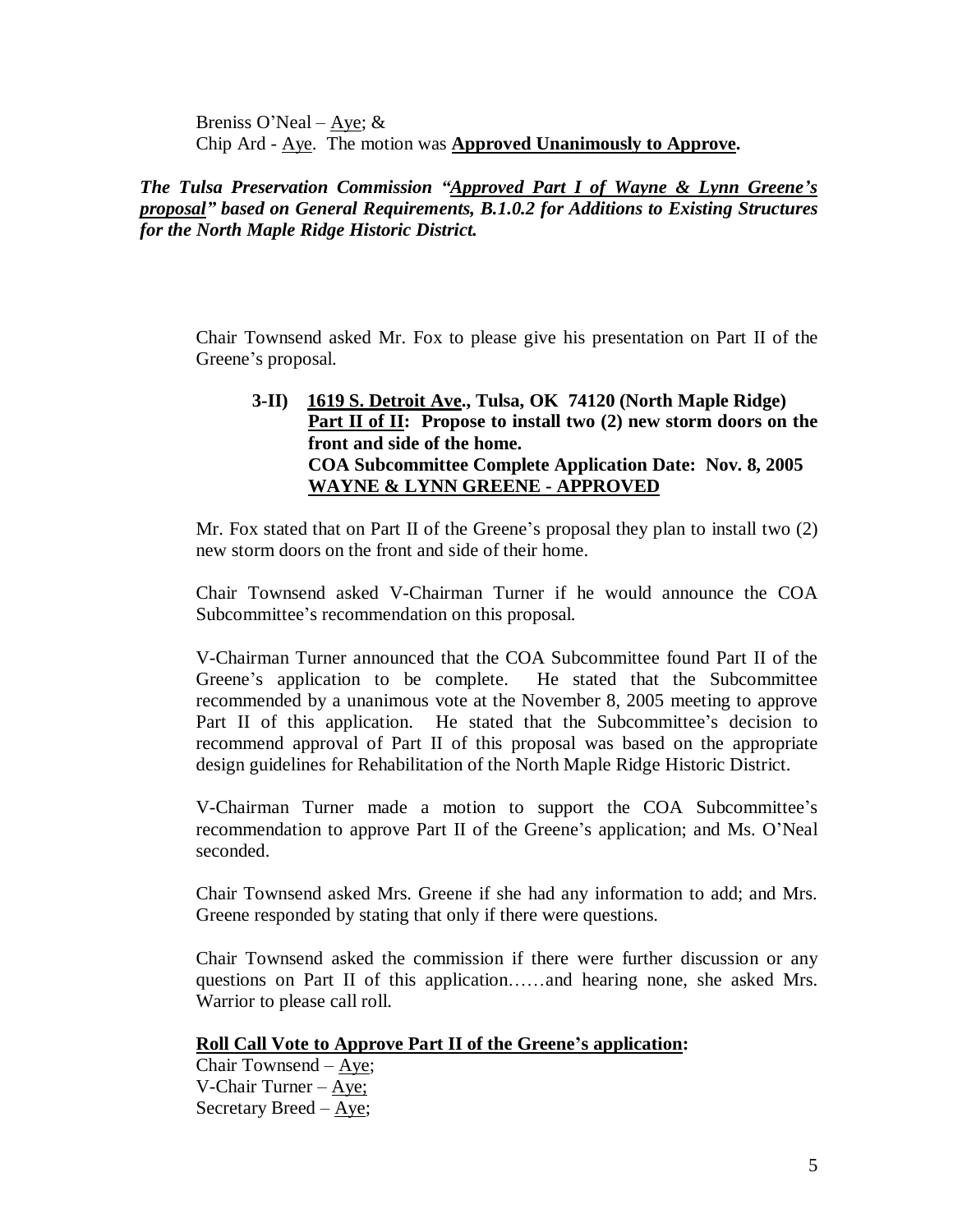Chuck Chastain –Aye; Jack Hodgson –Aye; Breniss O'Neal – Aye;  $&$ Chip Ard - Aye. The motion was **Approved Unanimously to Approve.**

Members of the commission complimented Mrs. Greene on the nice storm doors by Trade Winds that she and her husband have chosen to install on their home; and Mrs. Greene thanked the commission for their assistance.

*The Tulsa Preservation Commission "Approved Part II of Wayne & Lynn Greene's proposal" based on Windows & Doors, A.1.2.8 for Rehabilitation of Existing Buildings for the North Maple Ridge Historic District.*

Chair Townsend asked Mr. Fox to please give his presentation on COA agenda item #4, Part I on Paul Huber & Ian Navarro/Phin Management's proposal at 1019 N. Denver Avenue in Brady Heights.

**4-I) 1019 N. Denver Ave., Tulsa, OK 74106 (Brady Heights) Request: Part I of III: Propose to replace windows on back & sides of structure with vinyl windows; COA Subcommittee Complete Application Date: Nov. 8, 2005 PAUL HUBER & IAN NAVARRO/PHIN MANAGEMENT – APPROVED W/CONDITIONS**

Mr. Fox presented Paul Huber & Ian Navarro/Phin Management's Certificate of Appropriateness application to the commission. Photographs and drawings were available for review and a slide presentation was shown of the historic buildings in Brady Heights.

Mr. Fox stated that on Part I of this proposal that they plan to replace the windows on the back and sides of the structures with vinyl windows. He stated that they are going to salvage some of the double-hung wood windows on the sides of the structures and move them to the front; and that the sash designs will match the existing. Mr. Fox stated that the back and side windows that are going to be moved to the front of the structures will be replaced with double hung vinyl windows. On the West Latimer side, these windows will be replaced with other wood windows from other windows on the buildings; and that most of the trim pieces will be saved, if necessary.

Chair Townsend asked V-Chairman Turner if he would announce the COA Subcommittee's recommendation on this proposal.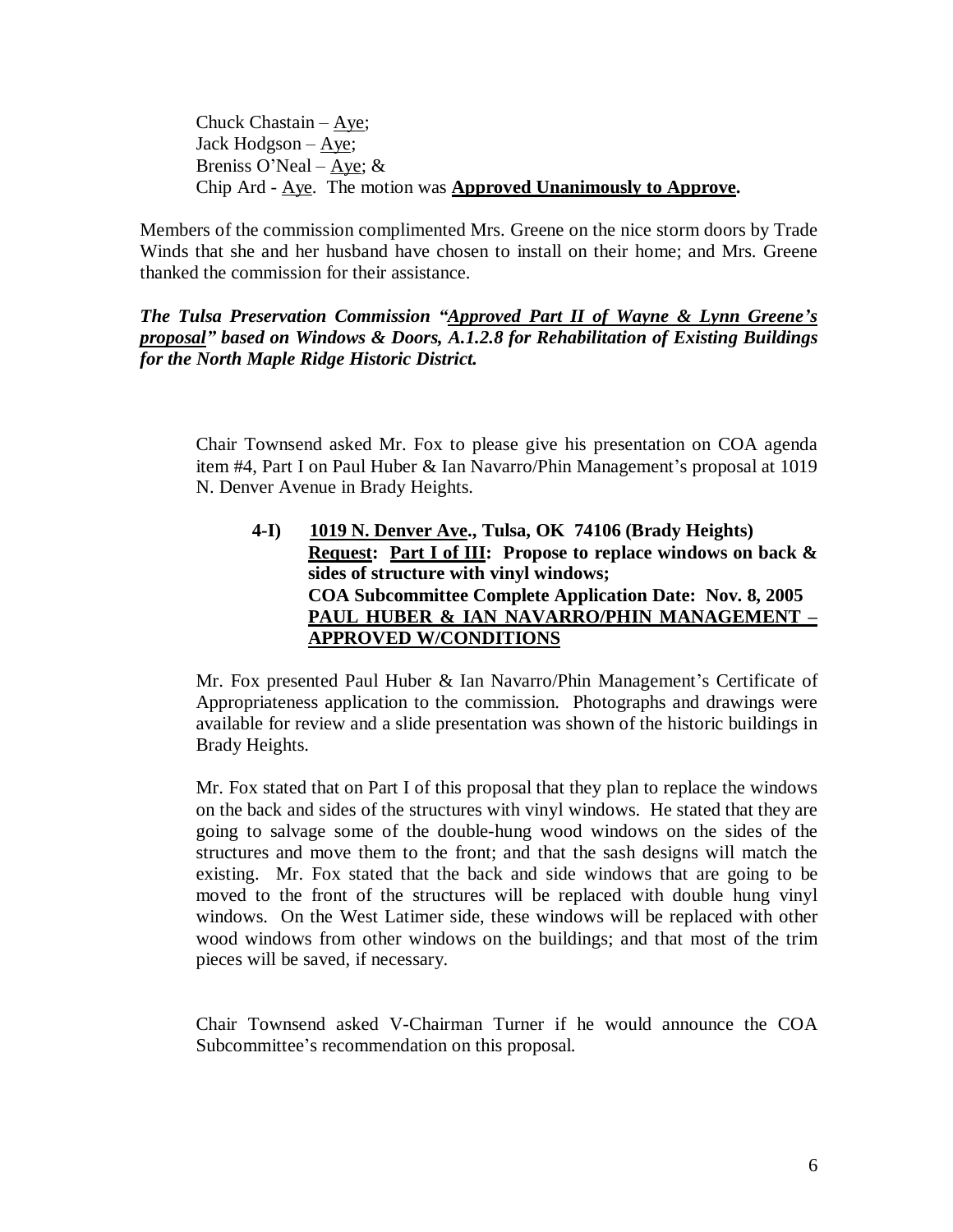V-Chairman Turner announced that the COA Subcommittee found Part I of this application to be complete. He stated that some of the parts from the windows will be replaced with similar materials. He stated that the Subcommittee recommended by a unanimous vote at the November 8, 2005 meeting to approve Part I of this application. He stated that the Subcommittee's decision to recommend approval of Part I of this proposal was based on the appropriate design guidelines for Restoring in the Brady Heights Historic District.

V-Chairman Turner made a motion to support the COA Subcommittee's recommendation to approve Part I of this application with the following Conditions:

> $\Diamond$  That the brick mold trim on the outside and the center divider trim will stay in place or to be replicated.

Ms. O'Neal seconded.

Chair Townsend asked Mr. Navarro if he had any information to add; and Mr. Navarro stated that he did not.

Chair Townsend asked the commission if there were further discussion or any questions on Part I of this application……and hearing none, she asked Mrs. Warrior to please call roll.

# **Roll Call Vote to Approve Part I of Paul Huber & Ian Navarro/Phin Management's application:**

Chair Townsend –Aye; V-Chair Turner –Aye; Secretary Breed –Aye; Chuck Chastain –Aye; Jack Hodgson –Aye; Breniss O'Neal – Aye;  $&$ Chip Ard - Aye. The motion was **Approved Unanimously to Approve.**

*The Tulsa Preservation Commission "Approved Part I of Paul Huber & Ian Navarro/Phin Management's proposal" based on Windows & Doors, Preferred Option, Paragraphs #1 & #2, and Second Preference, Paragraphs #1 through #3 for Restoring in the Brady Heights Historic District.*

Chair Townsend asked Mr. Fox to please give his presentation on COA agenda item #4, Part II of Paul Huber & Ian Navarro/Phin Management's proposal.

#### **4-II) 1019 N. Denver Ave., Tulsa, OK 74106 (Brady Heights)**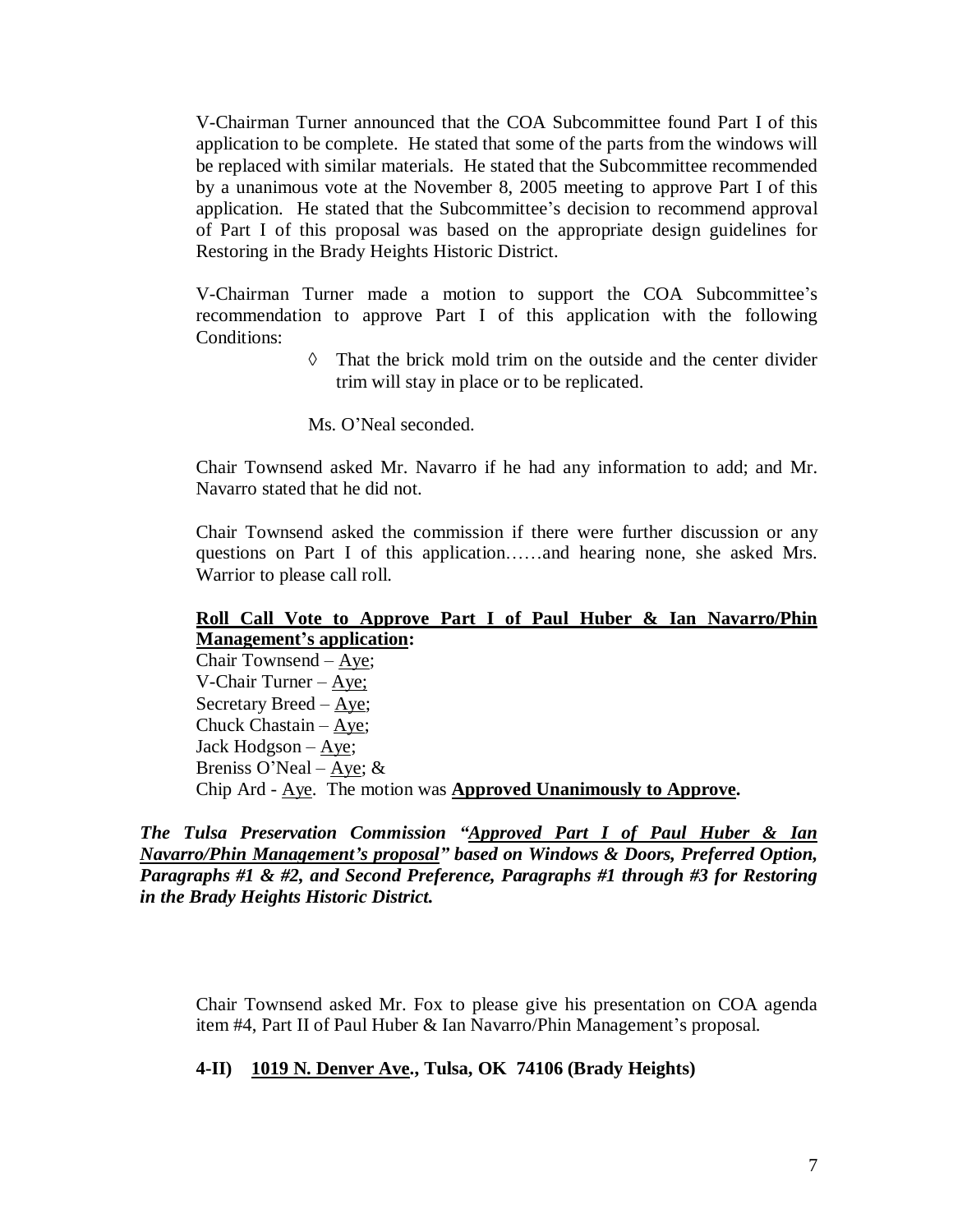# **Part II of III: Propose to change plaque on front of apartments to read "OXFORD SQUARE;" COA Subcommittee Complete Application Date: Nov. 8, 2005 PAUL HUBER & IAN NAVARRO/PHIN MANAGEMENT**

Mr. Fox presented Paul Huber & Ian Navarro/Phin Management's Certificate of Appropriateness application to the commission. Photographs and drawings were available for review and a slide presentation was shown of the historic buildings in Brady Heights.

Mr. Fox stated that on Part II of this proposal that they plan to change the  $18"x18"$ wood plaque on front of the apartments to read "OXFORD SQUARE."

Chair Townsend asked V-Chairman Turner if he would announce the COA Subcommittee's recommendation on this proposal.

V-Chairman Turner announced that the COA Subcommittee found Part II of this application to be complete. He stated that the Subcommittee recommended by a unanimous vote at the November 8, 2005 meeting to approve Part II of this application. He stated that the Subcommittee's decision to recommend approval of Part II of this proposal was based on the appropriate design guidelines for Restoration in the Brady Heights Historic District.

V-Chairman Turner made a motion to support the COA Subcommittee's recommendation to approve Part II of this application. Ms. O'Neal seconded.

Chair Townsend asked Mr. Navarro if he had any information to add; and Mr. Navarro stated that he did not.

Chair Townsend asked the commission if there were further discussion or any questions on Part II of this application……and hearing none, she asked Mrs. Warrior to please call roll.

# **Roll Call Vote to Approve Part II of Paul Huber & Ian Navarro/Phin Management's application:**

Chair Townsend –Aye; V-Chair Turner –Aye; Secretary Breed –Aye; Chuck Chastain –Aye; Jack Hodgson –Aye; Breniss O'Neal – Aye;  $&$ Chip Ard - Aye. The motion was **Approved Unanimously to Approve.**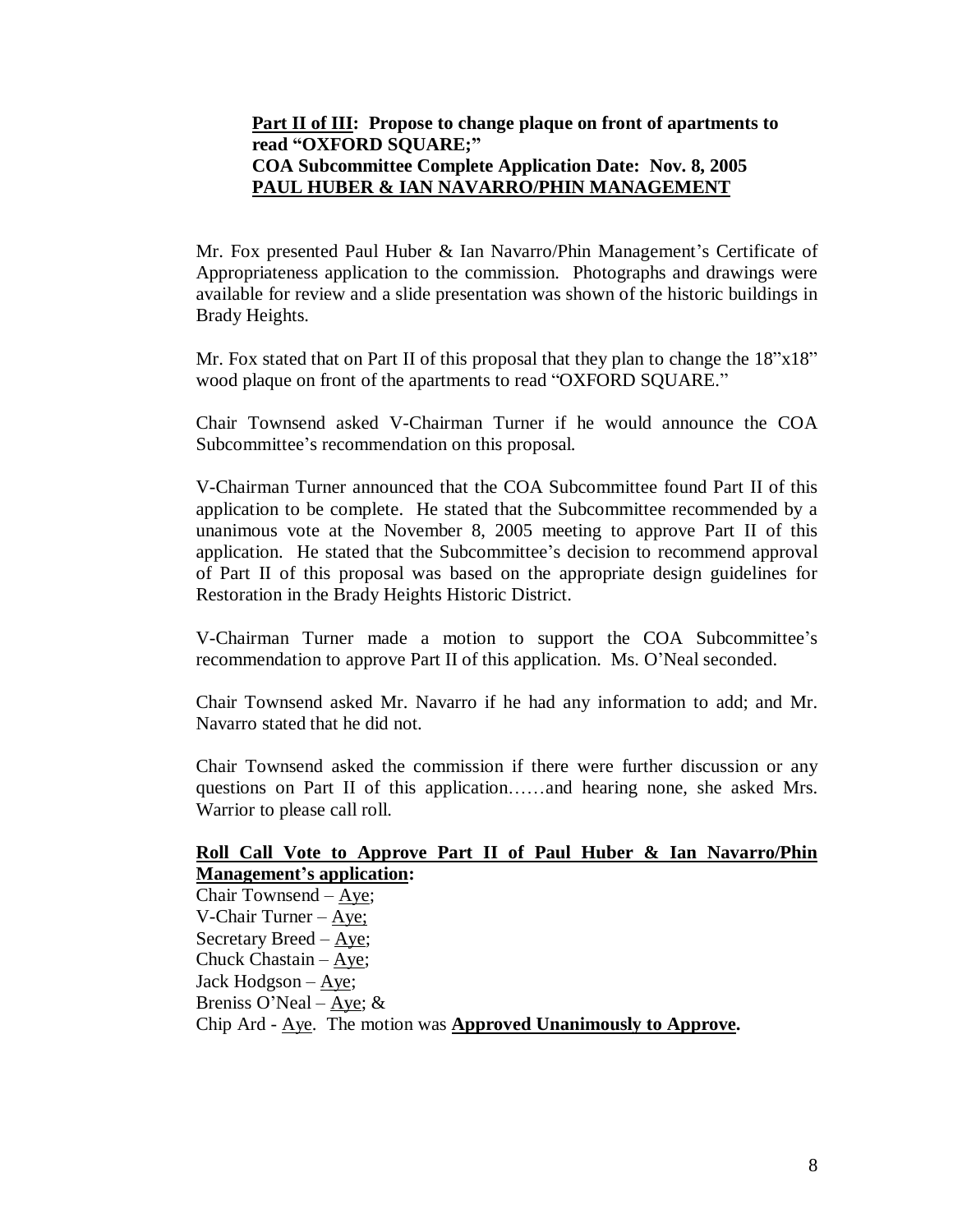*The Tulsa Preservation Commission "Approved Part II of Paul Huber & Ian Navarro/Phin Management's proposal" based on Building Wall Materials, Second Preference, Paragraph #3 for Restoring in the Brady Heights Historic District.*

Chair Townsend asked Mr. Fox to please give his presentation on COA agenda item #4, Part III on Paul Huber & Ian Navarro/Phin Management's proposal.

# **4-III) 1019 N. Denver Ave., Tulsa, OK 74106 (Brady Heights)** Part III of III: Propose to change color of stucco on front of **structure to match windows. COA Subcommittee Complete Application Date: Nov. 8, 2005 PAUL HUBER & IAN NAVARRO/PHIN MANAGEMENT – APPROVED**

Mr. Fox presented Paul Huber & Ian Navarro/Phin Management's Certificate of Appropriateness application to the commission. Photographs and drawings were available for review and a slide presentation was shown of the historic buildings in Brady Heights.

Mr. Fox stated that on Part III of this proposal that they plan to change the color of stucco on the front of the structure to match the windows.

Chair Townsend asked V-Chairman Turner if he would announce the COA Subcommittee's recommendation on this proposal.

V-Chairman Turner announced that the COA Subcommittee found Part III of this application to be complete. He stated that the Brady Heights Guidelines does not mention anything about repainting masonry surfaces; but that the guidelines only states the conditions of the removal of masonry. He stated that the committee believes that since the applicant has indicated to them that the masonry had been painted before, that it would be appropriate for the applicant to change to color by repainting it.

V-Chairman Turner stated that the Subcommittee recommended by a unanimous vote at the November 8, 2005 meeting to approve Part III of this application. He stated that the Subcommittee's decision to recommend approval of Part III of this proposal was based on the appropriate design guidelines for Restoration in the Brady Heights Historic District.

V-Chairman Turner made a motion to support the COA Subcommittee's recommendation to approve Part III of this application. Ms. O'Neal seconded.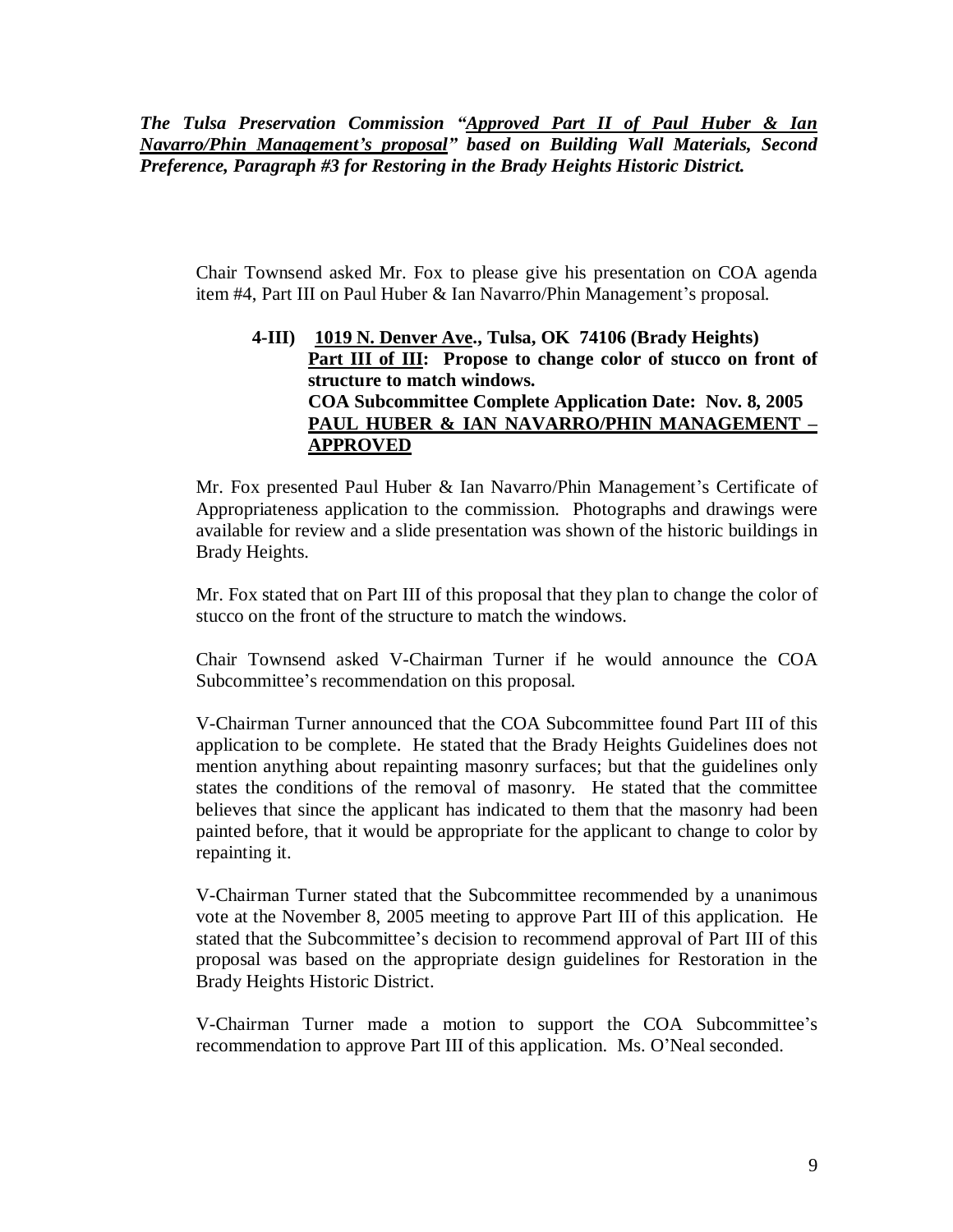Chair Townsend asked Mr. Navarro if he had any information to add; and Mr. Navarro stated that he did not.

Chair Townsend asked the commission if there were further discussion or any questions on Part III of this application……and hearing none, she asked Mrs. Warrior to please call roll.

# **Roll Call Vote to Approve Part III of Paul Huber & Ian Navarro/Phin Management's application:**

Chair Townsend –Aye; V-Chair Turner –Aye; Secretary Breed –Aye; Chuck Chastain –Aye; Jack Hodgson –Aye; Breniss O'Neal – Aye;  $&$ Chip Ard - Aye. The motion was **Approved Unanimously to Approve.**

*The Tulsa Preservation Commission "Approved Part III of Paul Huber & Ian Navarro/Phin Management's proposal" based on Building Wall Materials, Preferred Option, Paragraph #2 for Restoring in the Brady Heights Historic District.*

Chair Townsend moved back to COA agenda item #1, Kim Little at 1532 S. Gillette Avenue in Gillette. She asked Mr. Fox to please give his presentation on Ms. Little's proposal.

Mr. Fox presented Ms. Little's Certificate of Appropriateness application to the commission. Photographs and drawings were available for review and a slide presentation was shown of the historic home Gillette.

**1) 1532 S. Gillette Ave., Tulsa, OK 74104 (Gillette) Request: Propose to replace the existing storm door with a new white Andersen HD2000/2500 full view storm door. COA Subcommittee Complete Application Date: Oct. 25, 2005 KIM LITTLE – APPROVED W/ A PREFERENCE**

Mr. Fox stated that Ms. Little plans to replace the existing storm door with a new white Andersen HD2000/2500 full view storm door. Mr. Fox distributed a colorful 1-page brochure of the Andersen HD2000/2500 Fullview Door for the commission to review.

Chair Townsend asked V-Chairman Turner if he would announce the COA Subcommittee's recommendation on this proposal.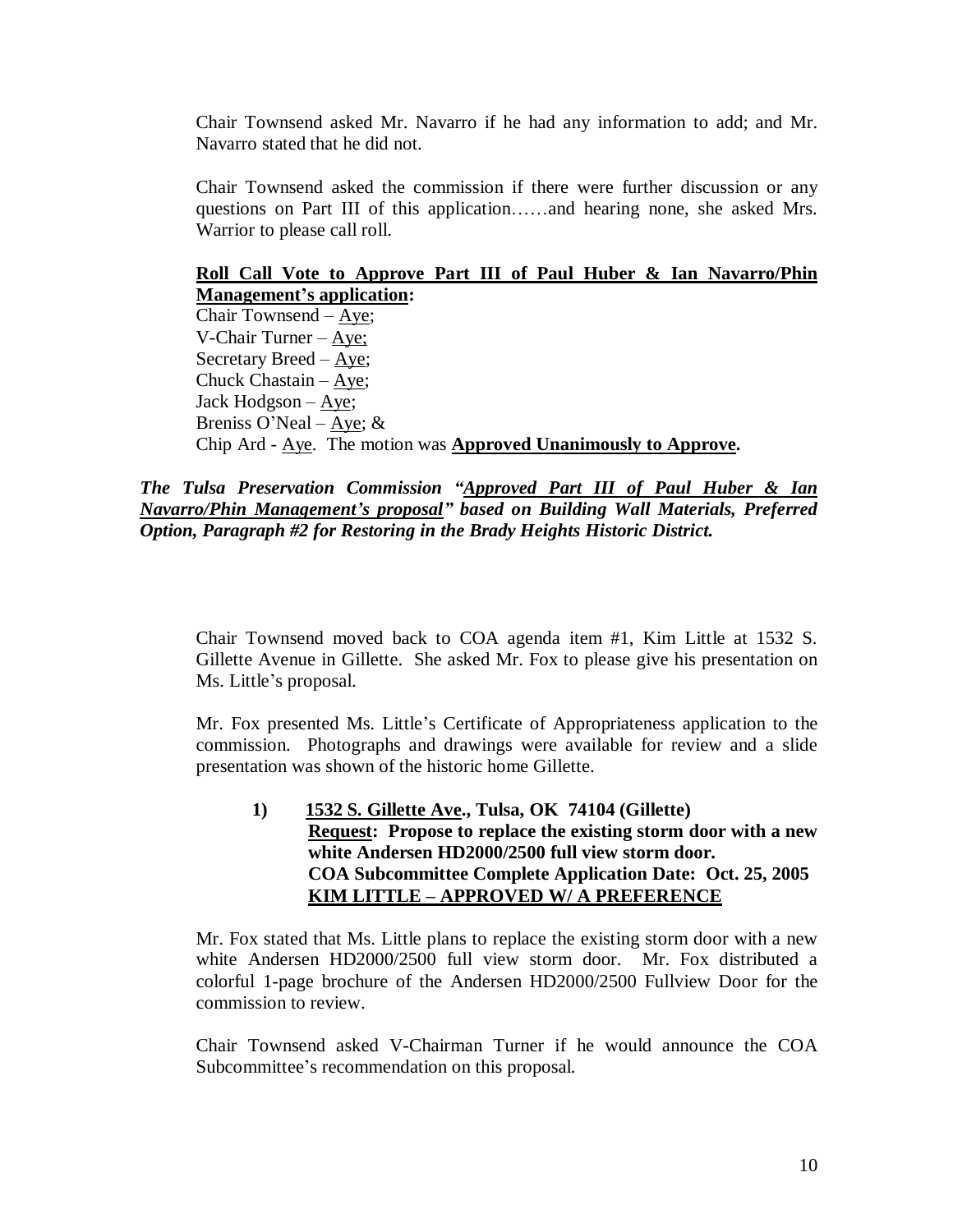V-Chairman Turner announced that the COA Subcommittee found Ms. Little's application to be complete. The Subcommittee recommended by a unanimous vote at the October 25, 2005 meeting to approve Ms. Little's application with a preference:

> $\Diamond$  That the Nickel plated handle and the metal kick plate are used on the new storm door.

He stated that the Subcommittee's decision to recommend approval of this proposal was based on the appropriate design guidelines for Rehabilitation in the Gillette Historic District.

V-Chairman Turner made a motion to support the COA Subcommittee's recommendation to approve Ms. Little's application with a preference as indicated above. Ms. O'Neal seconded.

Chair Townsend asked the commission if there were further discussion on this application……and hearing none, she asked Mrs. Warrior to please call roll.

**Roll Call Vote to Approve Ms. Little's application:**

Chair Townsend –Aye; V-Chair Turner –Aye; Secretary Breed  $-\underline{Aye}$ ; Chuck Chastain –  $\angle$ Aye; Jack Hodgson –Aye; Breniss O'Neal – Aye;  $&$ Chip Ard - Aye. The motion was **Approved Unanimously to Approve.**

# *The Tulsa Preservation Commission "Approved Ms. Kim Little's proposal" based on Section I of Windows & Doors, 1.2.8 for Rehabilitation of Existing Buildings for the Gillette Historic District.*

Chair Townsend moved to Agenda Item VI., under New Business to discuss the Excused Absence Request due to (2) two absence requests that were requested after the final agenda was posted.

Chair Townsend announced that the commission was in the process of losing its quorum very soon; and that she would like to review all the agenda items, if possible.

#### **VI. NEW BUSINESS**

Chair Townsend read Article X, Section 7 from the Rules & Regulations Governing Procedure of the Tulsa Preservation Commission pertaining to excused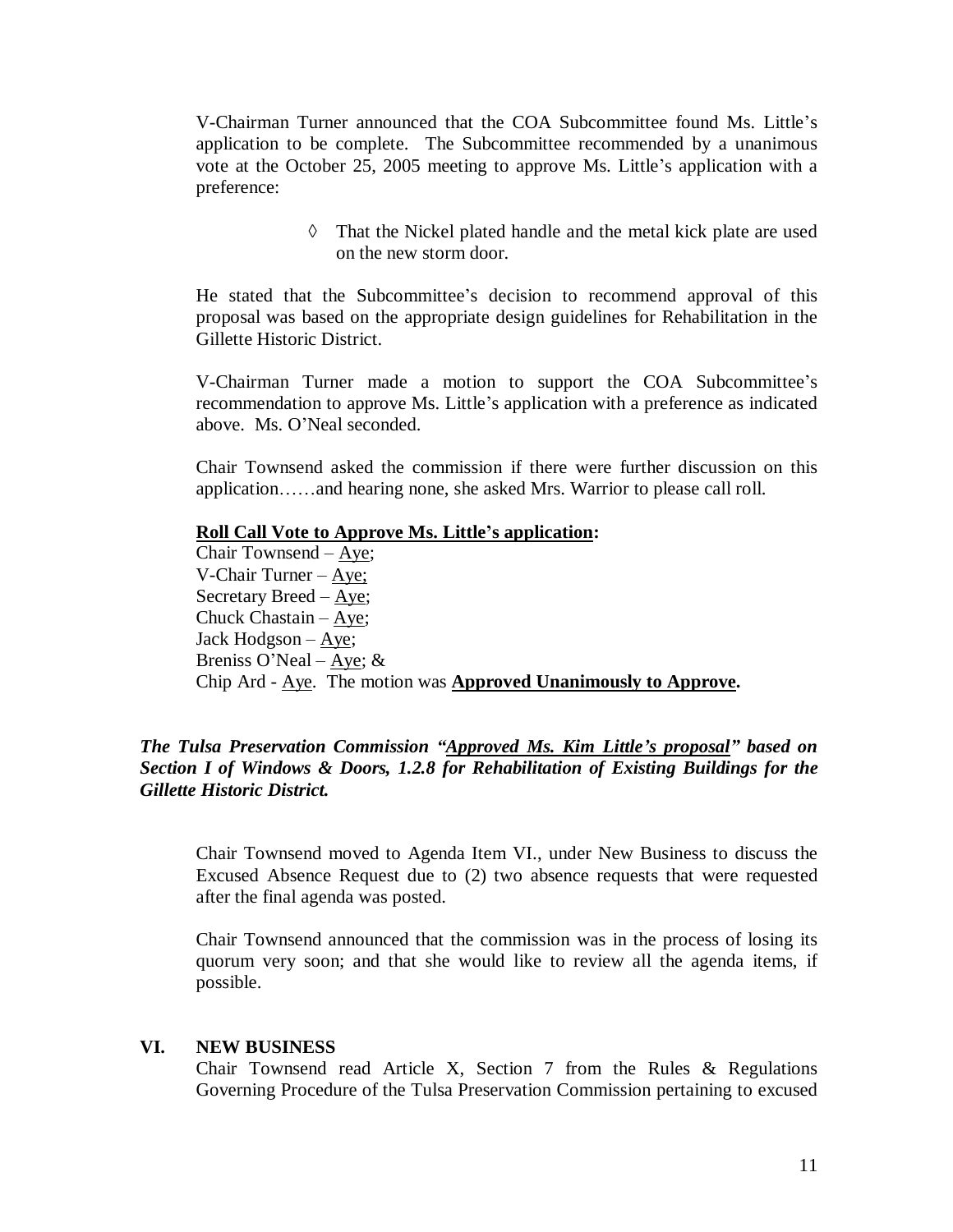absences indicating that in cases of illness or conditions beyond the control of the individual member that these reasons are the only exceptions. Chair Townsend stated that Mr. Fritz has asked to be excused from this meeting due to job conflict; and that she wasn't sure if his reason or reasons were beyond his control. She stated that Mr. Ball has asked to be excused from the meeting due to his surgery. Chair Townsend stated that she would like for the commission to vote separately on Mr. Ball and Mr. Fritz's absence requests.

Chair Townsend made a motion to excuse Mr. Ball from the 11-10-2005 Regular Meeting. Ms. O'Neal seconded.

#### **Roll Call Vote to excuse Mr. Ball from the 11-10-2005 Regular Meeting**

Chair Townsend –Aye; V-Chair Turner –Aye; Secretary Breed –Aye; Chuck Chastain –  $Aye$ ; Jack Hodgson –Aye; Breniss O'Neal –  $Aye$ ; & Chip Ard - Aye. The motion was **Approved Unanimously to Approve.**

Chair Townsend then made a motion to deny Mr. Fritz's request to be excused from the 11-10-2005 Regular Meeting due to job conflict. Ms. O'Neal seconded.

Before the vote took place, the commission further discussed this issue. One of the commissioners read more information regarding excused absences from the Rules & Regulations Policy. Part of this section of this policy further states that according to the guidelines that such formal excusal for absences may only be approved for those absences in excess of four (4) during a particular calendar year. Mr. Fritz hasn't missed four (4) regular/special meetings during this calendar year of 2005.

Chair Townsend stated that technically according to the policy that the commission should not consider voting on an absence request from Mr. Fritz until it becomes Mr. Fritz's fifth  $(5<sup>th</sup>)$  absence – then it's moot. Chair Townsend stated that Mr. Fritz will only be noted as an "absence" for today's meeting of November 10, 2005. The motion and the second  $(2<sup>nd</sup>)$  that was made to this motion failed due to the commissioners not following through with a vote.

# **C. Excused Absence Request:**

Please see under: New Business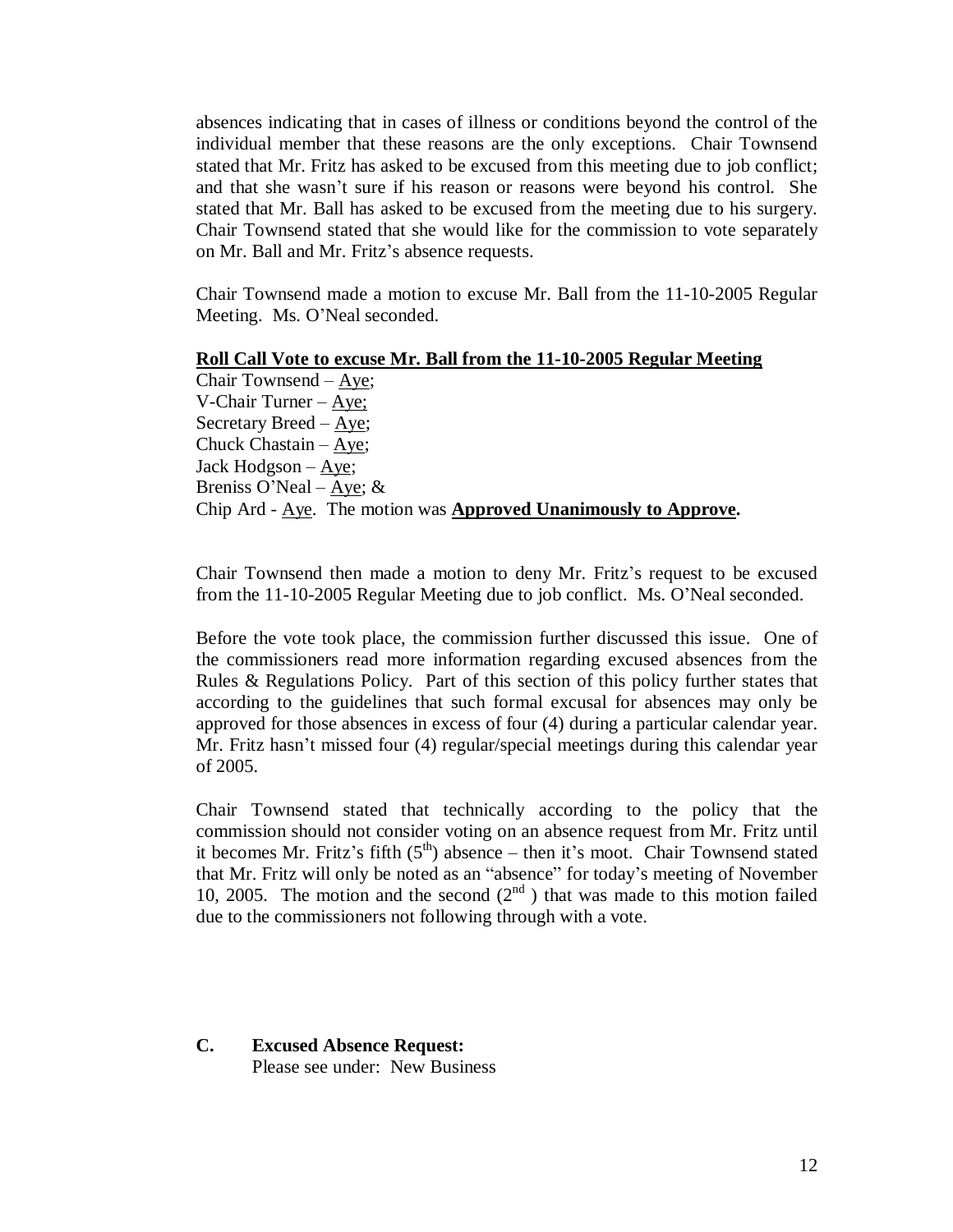# **D. Masonry Painting Report – Herb Fritz & Rex Ball**

Chair Townsend asked that this subject be placed on next months' agenda.

# **E. Policy Statement regarding National Register plaques – first reading**

V-Chairman Turner stated that this is the first reading of the National Register Plaque policy statement to be appended to the Rules and Regulations of the Tulsa Preservation Commission. The Policy Statement draft was distributed to those in attendance. He stated that one of the Tulsa Preservation Commission's duties as defined by its ordinance is to facilitate the placement of National Register Plaques. He stated that the Maple Ridge Neighborhood Association is in the process of purchasing a number of plaques to be placed on homes in the North Maple Ridge Historic District, and that he and Ms. DeCort have worked with the legal staff to create an appropriate policy statement. V-Chairman Turner stated that the formalized policy statement will be appended to the Rules and Regulations and will not affect the design guidelines.

V-Chairman Turner stated that they would like to have a maximum size requirement of the plaques. He stated that if the homeowner would like to have a plaque larger than 10"x12" then the applicant would have to come before the COA Subcommittee and Tulsa Preservation Commission for review and approval. V-Chairman Turner stated that homes contributing to a National Register Historic District are not automatically listed individually on the National Register of Historic Places; therefore, there are two versions of suggested wording. The first version is for individually listed buildings, and the second for buildings lying within the Historic District.

Chair Townsend stated that she would like to have the final reading of the policy statement regarding National Register plaques of the TPC Rules & Regulations Policy placed on the December agenda.

Chair Townsend moved to Agenda Item V., Chair Report, B., Communication within the TPC.

# **V. CHAIR REPORT – Mary Lee Townsend**

# **B. Communication within the TPC – Amanda DeCort and Patrick Fox**

Chair Townsend stated that she has discussed a communication issue with Ms. DeCort and Mrs. Warrior. She would like for all communications to Mrs. Warrior to first be routed to Ms. DeCort for review to place an item or items on the agenda; or you can route your request to Ms. DeCort and carbon copy Mrs. Warrior to make sure that your request was received.

Chair Townsend asked the commission whenever they're in the process of doing preservation commission business, to please carbon copy Ms. DeCort as the